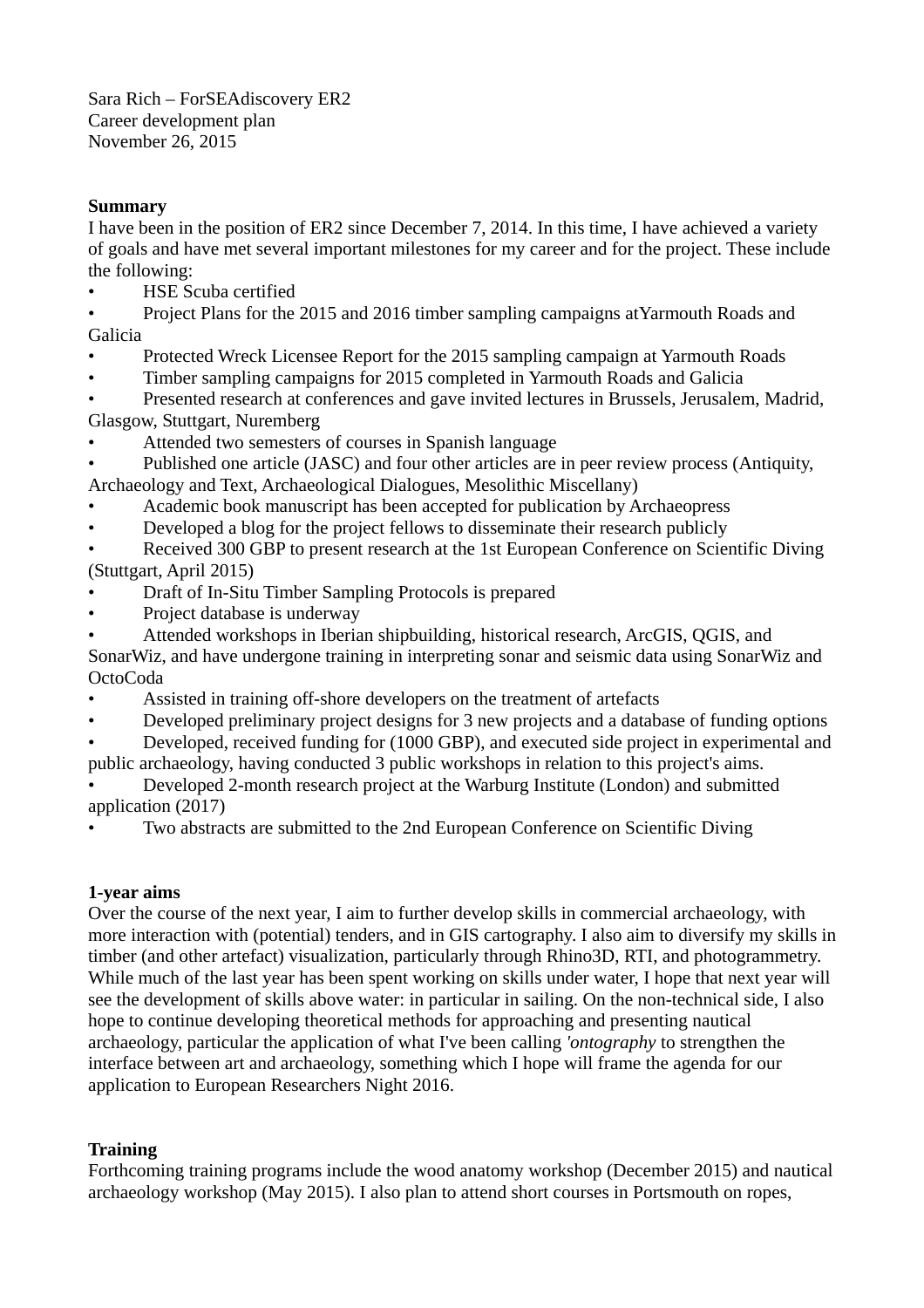shipbuilding, and sailing. Other training opportunities will be pursued locally at MAT in database management, GIS, RTI, and photogrammetry. During my secondment at UWTSD, I will be trained in using FaroArm and Rhino to record artefacts (namely ship timbers) in 3D, and also to strengthen skills in dendrochronological cross-dating, and in writing major project proposals (which will be due in the fall 2016). During my secondment at CSIC, I will be trained in database organization and modeling for the project and in Spanish language. I also plan to continue taking Spanish language courses at the Southampton Language College.

### **Conferences**

Currently, there are two conferences planned for 2016: the 2nd European Conference on Scientific Diving (Kristineberg, Sweden, May 2016) and IKUWA (Australia, December 2016). Two abstracts have been submitted for the former conference.

### **Dissemination**

On the fellows blog, I have two articles posted, one of which has formed part of the basis for an article on Yarmouth Roads which will be submitted to a peer-reviewed journal within the next month. An article on Mesolithic woodworking and public archaeology has been submitted to *Mesolithic Miscellany*, to be published in December 2015. An article stemming from my paper presented in Jerusalem, "'Wood' there be Context? Dendroprovenance and Double Entendres," has been submitted to the first issue of the *Archaeology and Text*. Another article on Mesolithic woodworking and Bouldnor Cliff will be submitted to the *Journal of Environmental Archaeology* in February 2016. An article on dendroprovenancing shipwrecks with strontium isotope ratios has been submitted to *Antiquity*, and a paper on the Yarmouth Roads shipwreck, developing from the related blog post on the fellows blog and the paper presented at EAA in Glasgow, has been submitted to *Archaeological Dialogues*. The in-situ timber sampling protocols and 2015 fieldwork will be presented at the 2nd European Conference on Scientific Diving (May 2016), which will form the basis of one of the deliverables for ForSEAdiscovery. Another paper on DNA sampling at Bouldnor Cliff will be proposed for this same conference. My book manuscript, *Cedar Forests, Cedar Ships: Allure, Lore, and Metaphor* has been accepted for publication by Archaeopress for release in 2016.

#### **Teaching**

I was invited to give a guest lecture on dendroprovenance at the Vrije Universiteit Brussel in April 2015, and students and instructors were very pleased with the course. Since then, I have also been asked to give lectures at the University of Southampton and at Cambridge. I have also conducted three public workshops in August 2015 on woodworking with organic tools, the last of which is set to continue into 2016 with the construction of an oak logboat at Exbury Gardens (UK), funds permitting. I hope to continue using my experience in teaching English and writing to assist the ForSEAdiscovery fellows in disseminating their research online via the fellows blog (forseadiscovery.wordpress.com).

#### **Networking**

I attended the EuroDendro 2015 conference in order to network with dendrochronologists based at Arizona and Cornell (USA) and in Turkey. I also continue to work with colleagues in Cyprus and am developing ideas with them for future projects to commence in 2017. These include a correlative project between Cyprus (Tremythos River) and the UK (Solent) with a focus on post-glacial migrations and concepts of place; a correlative project between Cyprus and the UK (and possibly Galicia) on shipwreck '*ontographies* that would involve cooperation between nautical